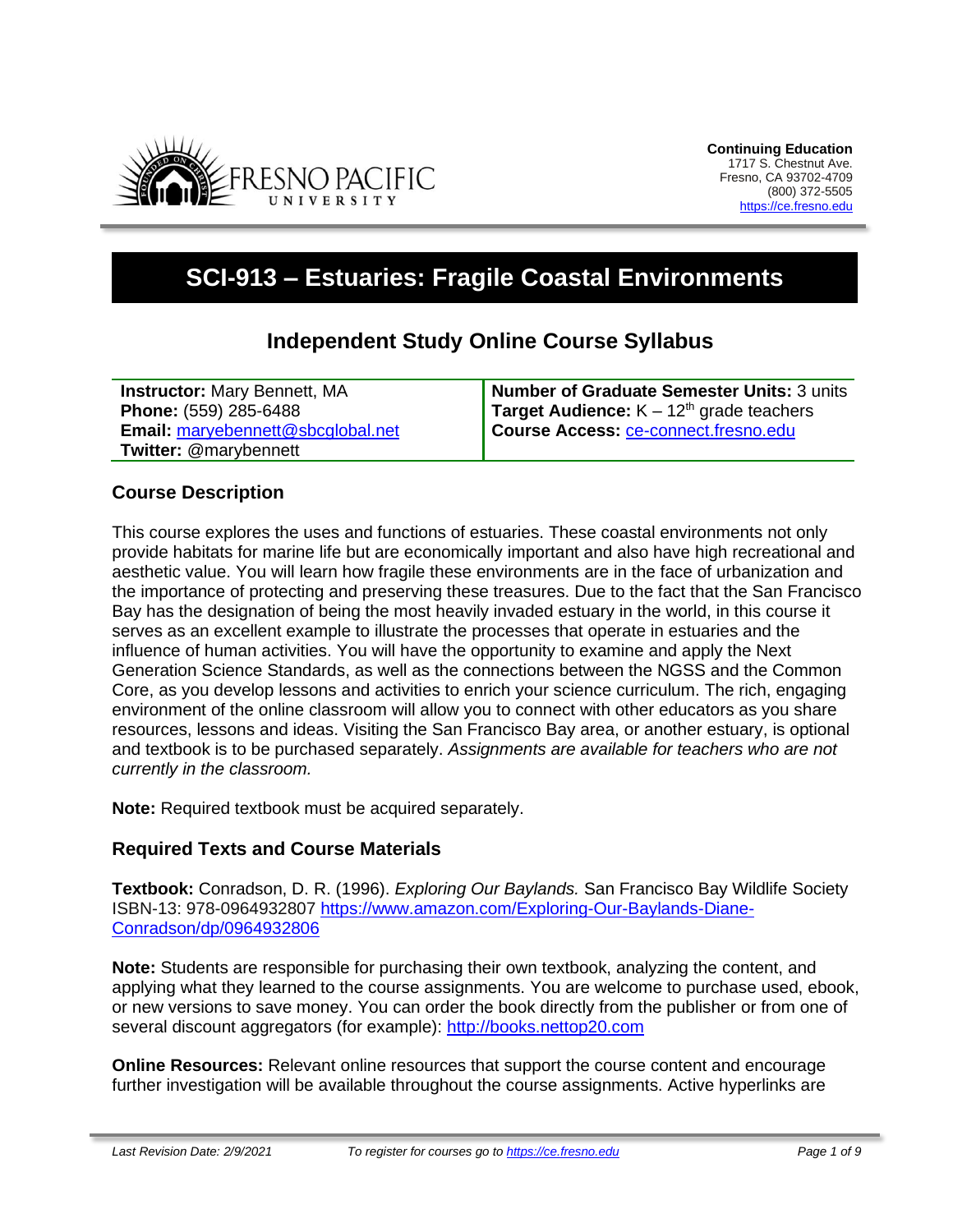utilized throughout the course and will link to the appropriate information when clicked. These include videos, podcasts, worksheets, online activities, journal articles and other resources.

**Moodle:** Moodle is a web-based learning management system used to support flexible teaching and learning in both face-to-face and distance courses (e-learning). [https://moodle.org](https://moodle.org/) // <https://moodle.org/demo> // [https://docs.moodle.org](https://docs.moodle.org/)

# **Course Dates**

Self-paced; students may enroll at any time and take up to one year, from the date of registration, to complete assignments. Students may complete assignments in no less than three weeks for a 3 unit course (one week per unit).

# **National Standards Addressed in This Course**

### **National Board for Professional Teaching Standards (NBPTS)**

[\(http://www.nbpts.org/standards-five-core-propositions/\)](http://www.nbpts.org/standards-five-core-propositions/)

First published in 1989 and updated in 2016, *[What Teachers Should Know and Be Able to Do](http://www.accomplishedteacher.org/)* articulates the National Board's Five Core Propositions for teaching. The Five Core Propositions comparable to medicine's Hippocratic Oath — set forth the profession's vision for accomplished teaching. Together, the propositions form the basis of all National Board Standards and the foundation for National Board Certification. Course assignments have been designed so students can demonstrate excellence against these professional teaching standards whenever possible.

- Proposition 1: Teachers are committed to students and their learning
- Proposition 2: Teachers know the subject they teach and how to teach those subjects to students
- Proposition 3: Teachers are responsible for managing and monitoring student learning
- Proposition 4: Teachers think systematically about their practice and learn from experience
- Proposition 5: Teachers are members of learning communities

# **Next Generation Science Standards**

The Next Generation Science Standards identify the science all K-12 students should know. The standards are rich in content and practice and arranged in a coherent manner across disciplines and grades to provide all students an internationally benchmarked science education. The concepts covered in this course align within the following Disciplinary Core Ideas in the areas of Life Sciences (LS) and Earth and Space Sciences (ESS) in Elementary, Middle School and High School: LS1A: *Structure and Function, LS2A: Interdependent Relationships in Ecosystems, LS2B: Cycles of Matter & Energy Transfer in Ecosystems, LS3A: Inheritance of Traits, and LS4A: Evidence of Common Ancestry and Diversity, EES3A: Natural Resources, and ESS3C: Human Impacts on Earths Systems.*

# **Common Core State Standards (CCSS)** [\(www.corestandards.org\)](http://www.corestandards.org/)

The Common Core State Standards Initiative is a state-led effort coordinated by the National Governors Association Center for Best Practices (NGA Center) and the Council of Chief State School Officers (CCSSO). The goal of this initiative is to develop a common core of state standards in English-language arts and math in grades K-12. The point of this effort is simple: improving teaching and learning to ensure that high school graduates in every part of the nation have the knowledge and skills they need for college or a career. The Common Core Standards are both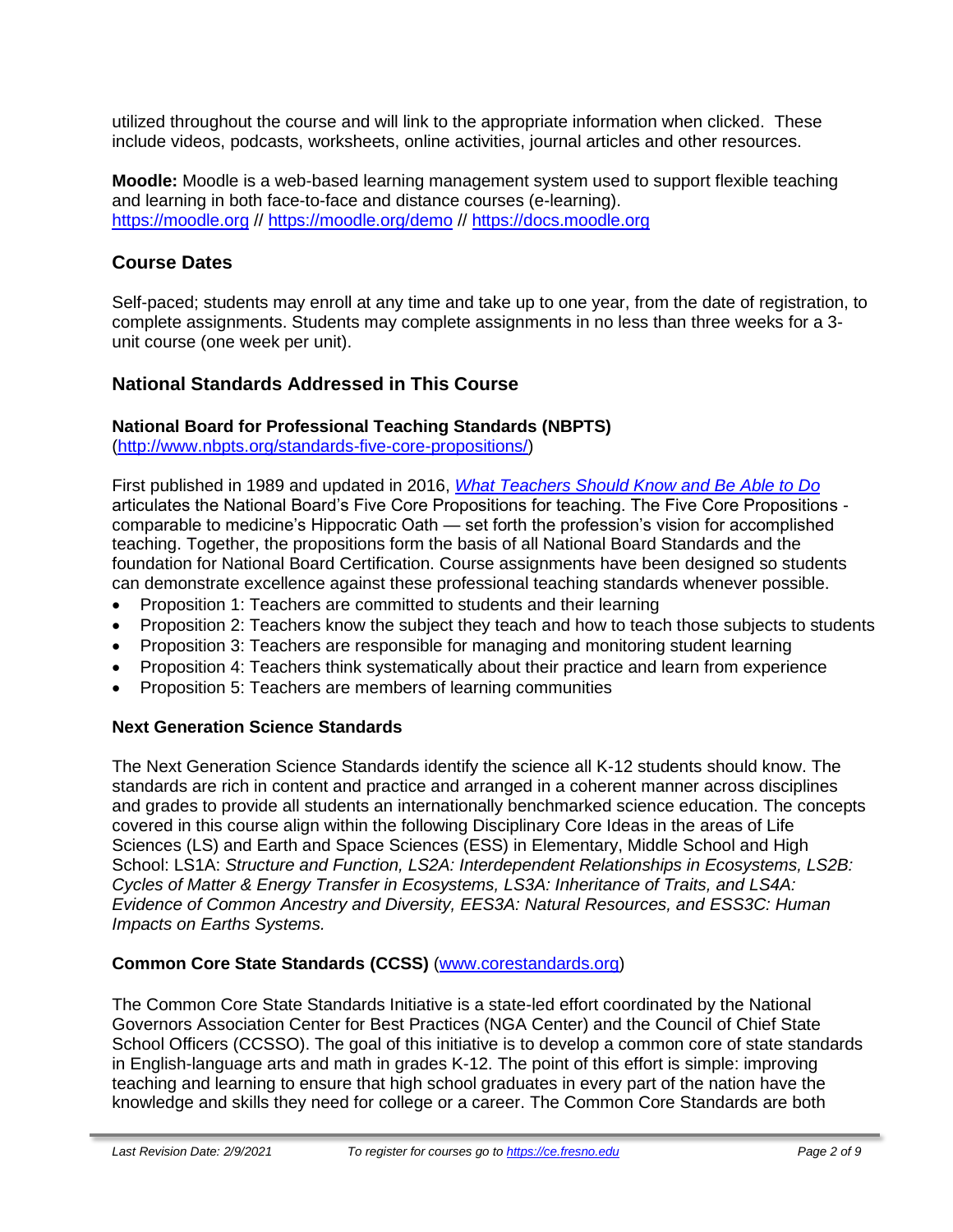research and evidence-based as well as internationally benchmarked. These standards define the knowledge and skills students should have within their K-12 education careers so that they will graduate high school fully prepared for college and careers.

Though the program is optional, states that adopt it are more likely to receive Race to the Top federal dollars

# **Continuing Education Program Student Learning Outcomes**

| CE <sub>1</sub> | Demonstrate proficient written communication by articulating a clear focus,<br>synthesizing arguments, and utilizing standard formats in order to inform and<br>persuade others, and present information applicable to targeted use.                                    |
|-----------------|-------------------------------------------------------------------------------------------------------------------------------------------------------------------------------------------------------------------------------------------------------------------------|
| CE <sub>2</sub> | Demonstrate comprehension of content-specific knowledge and the ability to apply it<br>in theoretical, personal, professional, or societal contexts.                                                                                                                    |
| CE <sub>3</sub> | Reflect on their personal and professional growth and provide evidence of how such<br>reflection is utilized to manage personal and professional improvement.                                                                                                           |
| CE <sub>4</sub> | Apply critical thinking competencies by generating probing questions, recognizing<br>underlying assumptions, interpreting and evaluating relevant information, and<br>applying their understandings to the professional setting.                                        |
| CE <sub>5</sub> | Reflect on values that inspire high standards of professional and ethical behavior as<br>they pursue excellence in applying new learning to their chosen field.                                                                                                         |
| CE <sub>6</sub> | Identify information needed in order to fully understand a topic or task, organize that<br>information, identify the best sources of information for a given enquiry, locate and<br>critically evaluate sources, and accurately and effectively share that information. |

# **Student Learning Outcomes (SLOs) for This Course**

| <b>Student Learning Outcomes for This Course</b><br>By the end of this course student will be able to: |                                                                               | <b>National Standards</b><br><b>Addressed in This</b><br>Course*                                      | <b>Continuing</b><br><b>Education Program</b><br><b>Student Learning</b><br><b>Outcomes</b><br>Addressed** |
|--------------------------------------------------------------------------------------------------------|-------------------------------------------------------------------------------|-------------------------------------------------------------------------------------------------------|------------------------------------------------------------------------------------------------------------|
| $1_{\cdot}$                                                                                            | Identify the various origins and types of<br>estuaries.                       | NGSS EES3A<br><b>NBPTS 2, 5</b>                                                                       | CE 1,2,4,6                                                                                                 |
| 2.                                                                                                     | Identify marine life that inhabits estuaries.                                 | NGSS LS1A, NGSS<br>LS2A, NGSS<br>LS2B, NGSS<br>LS3A, NGSS<br>LS4A NBPTS 2, 5                          | CE 1,2,4,6                                                                                                 |
|                                                                                                        | 3. List and describe a variety of plants that<br>grow in and around estuaries | NGSS LS2B, NGSS<br>LS3A, NGSS<br>LS4A NBPTS 2, 5                                                      | CE 1,2,4,6                                                                                                 |
| 4.                                                                                                     | Describe the ways in which humans interact<br>with estuaries.                 | NGSS LS1A, NGSS<br>LS2A, NGSS<br><b>LS2B NGSS</b><br>LS3A, NGSS<br>LS4A, NGSS<br>EES3C NBPTS 2,<br>b. | CE 1,2,4,6                                                                                                 |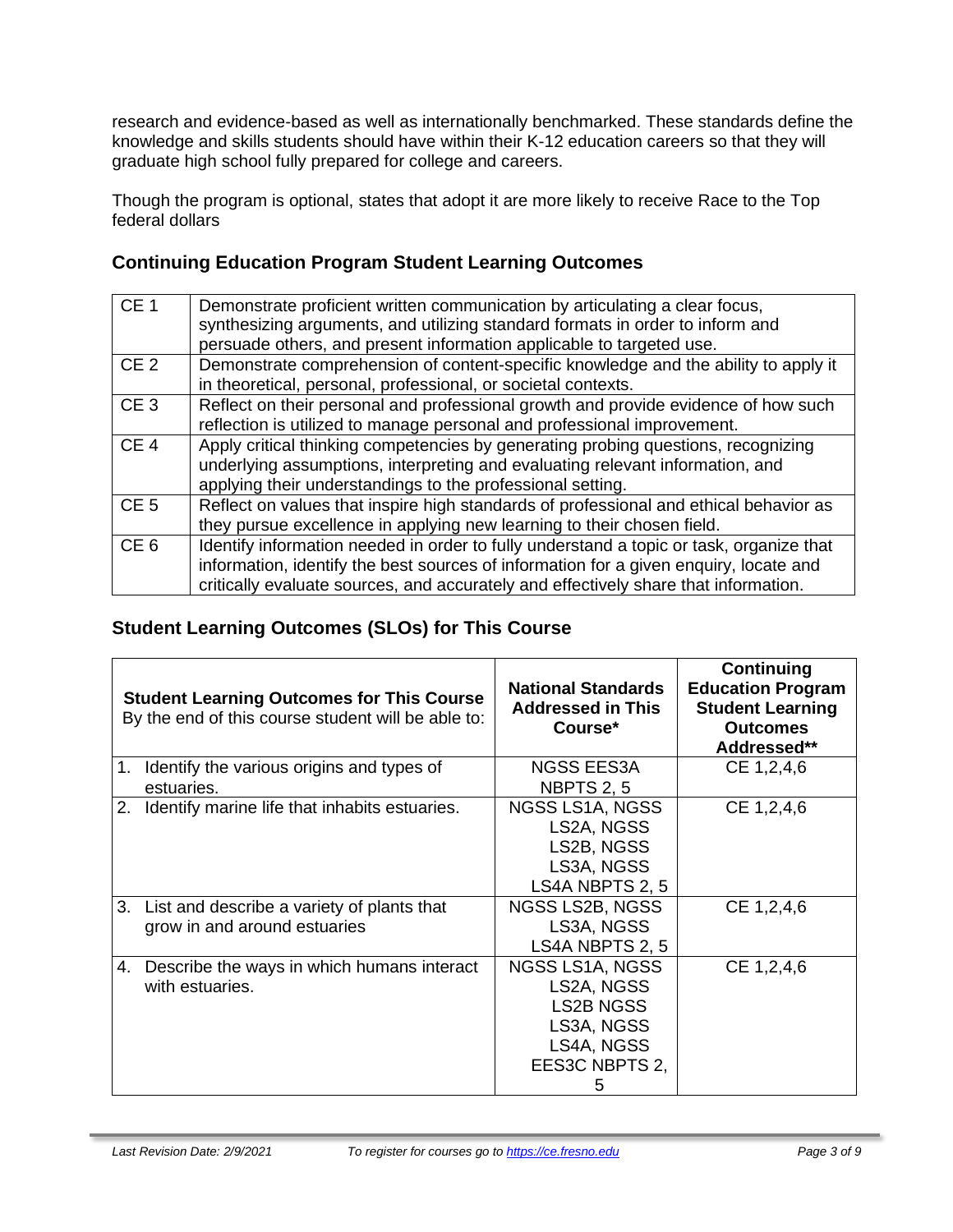| 5. | Describe the ecology of an estuary.                                                                                                                                                                  | NGSS LS2A, NGSS<br>LS2B, NGSS<br>LS3A, NGSS<br>LS4A, NGSS<br>EES3A NBPTS 2,<br>5 | CE 1,2,4,6   |
|----|------------------------------------------------------------------------------------------------------------------------------------------------------------------------------------------------------|----------------------------------------------------------------------------------|--------------|
|    | 6. Identify and explain the importance of<br>conservation and restoration of coastal and<br>estuarine habitats.                                                                                      | NGSS LS2A, NGSS<br>LS2B NGSS,<br>NGSS LS4A,<br><b>NGSS EES3C</b>                 | CE 1,2,4,6   |
|    | 7. Locate and critically evaluate sources related<br>to the course topic.                                                                                                                            | <b>NBPTS 1,2,3,4</b>                                                             | CE 1,2,4,6   |
| 8. | Apply grade level state or district science<br>learning standards to develop integrated<br>lesson plans with other subjects including<br>math, natural history and social studies                    | <b>NBPTS 1,2,3,4</b>                                                             | CE 1,2,4,6   |
| 9. | Develop and deliver assessments, projects,<br>and assignments that meet standards-based<br>learning goals and assess the learning<br>progress by measuring student achievement<br>of learning goals. | <b>NBPTS 1,2,3,4</b>                                                             | CE 1,2,4,6   |
|    | 10. Collaborate with colleagues through the use<br>of web-based technologies.                                                                                                                        | NBPTS <sub>5</sub>                                                               | CE 1,2,4,5,6 |
|    | 11. Assess and reflect upon teaching practices<br>and the classroom environment in relation to<br>the course content by responding to focus<br>questions                                             | NBPTS 4,5                                                                        | CE 3, CE 5   |

\* Please refer to the section on **National Standards Addressed in This Course**

\*\* Please refer to the section on **Continuing Education Program Student Learning Outcomes**

# **Topics, Assignments, and Activities**

| <b>Module</b><br><b>Module Title</b> | <b>Module Assignments and Activities</b>                   | <b>Points</b><br><b>Possible</b><br>for Each<br><b>Assignment</b> |
|--------------------------------------|------------------------------------------------------------|-------------------------------------------------------------------|
| <b>Welcome Module</b>                | Introduction video<br>$\bullet$                            |                                                                   |
|                                      | <b>Course Syllabus</b>                                     |                                                                   |
|                                      | Introduce Yourself Forum<br>$\bullet$                      |                                                                   |
|                                      | <b>Moodle Online Tutorial</b>                              |                                                                   |
| Module $1 -$                         | Read the Moodle Orientation information<br>$\bullet$       |                                                                   |
| <b>Getting Started</b>               | 1.1: Course Orientation<br>$\bullet$                       |                                                                   |
|                                      | 1.2: Orientation Assignment                                |                                                                   |
|                                      | 1.3: Introductions Discussion Forum<br>$\bullet$           |                                                                   |
|                                      | 1.4: What Grade Level Do You Teach? Poll<br>$\bullet$      |                                                                   |
| Module $2 -$                         | 2.1: Standards-Based Instruction<br>$\bullet$              |                                                                   |
| Standards-Based                      | 2.2: The Framework for K-12 Science Education<br>$\bullet$ |                                                                   |
| Instruction                          | <b>Discussion Forum</b>                                    |                                                                   |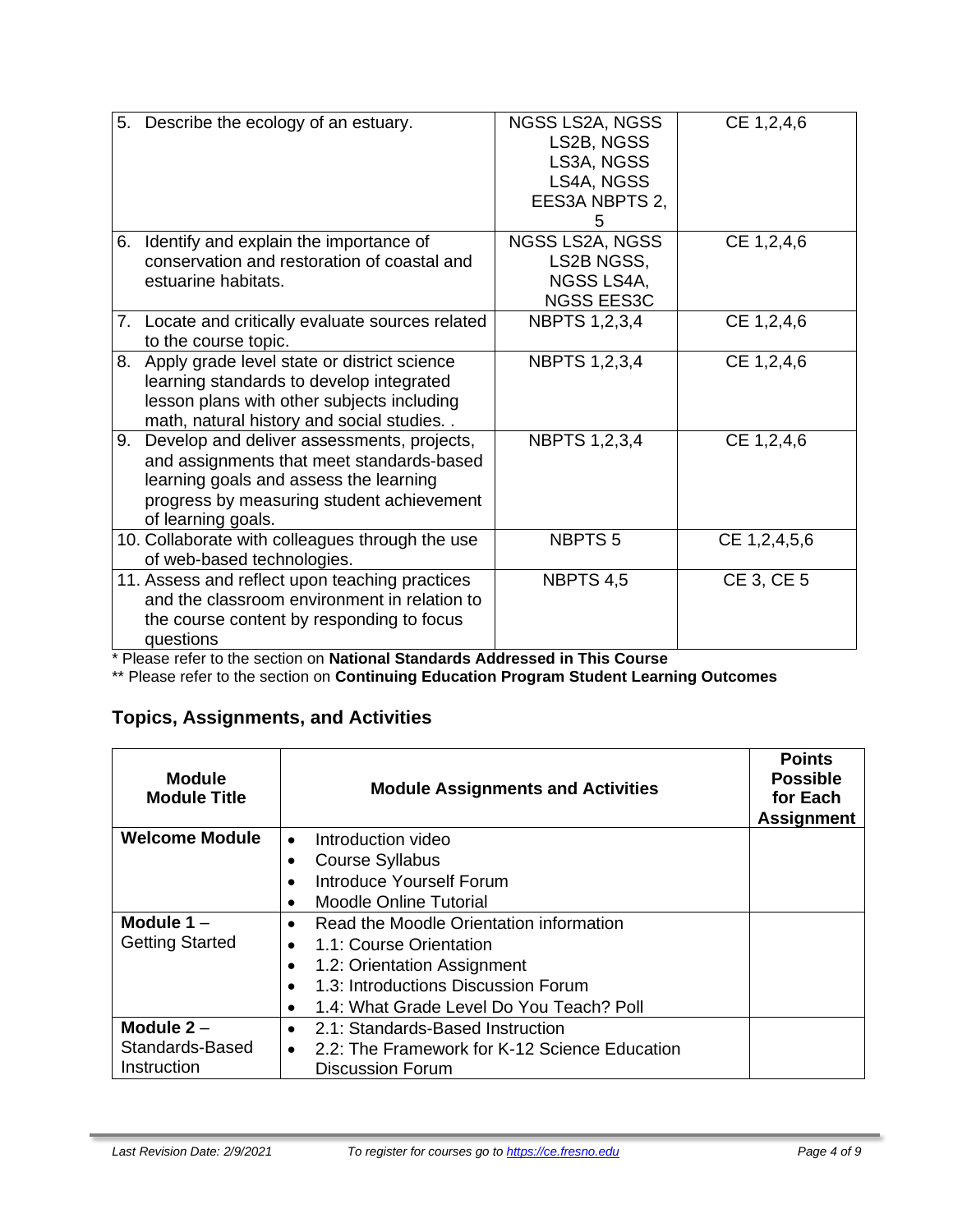| Module $3-$               | 3.1: Estuaries Presentation<br>$\bullet$                       |
|---------------------------|----------------------------------------------------------------|
| <b>Types of Estuaries</b> | 3.2: Origins and Types Estuaries Quiz                          |
|                           | 3.3: Estuaries I have Visited Discussion Forum<br>$\bullet$    |
| Module $4-$               | 4.1: San Francisco Bay Estuaries<br>$\bullet$                  |
| Life in the Bay           | 4.2: Exploring our Baylands Quiz<br>$\bullet$                  |
|                           | 4.3: Life in the Bay Presentation<br>$\bullet$                 |
|                           | 4.4 Sharing Presentations Discussion Forum                     |
| Module $5-$               | 5.1: Preservation, Conservation, and Restoration<br>$\bullet$  |
| Save the Bay              | Annotated Bibliography Assignment                              |
|                           | 5.2: Preservation, Conservation, and Restoration<br>$\bullet$  |
|                           | <b>Discussion Forum</b>                                        |
| Module $6-$               | 6.1: Secrets of the Bay Video<br>$\bullet$                     |
| Secrets of the Bay        | 6.2: Secrets of the Bay Assessment Assignment<br>$\bullet$     |
|                           | 6.3: Secrets of the Bay Discussion Forum<br>٠                  |
| Module $7 -$              | 7.1a: Virtual Trip<br>$\bullet$                                |
| Visiting an Estuary       | 7.2a: Virtual Field Trip Assignment<br>$\bullet$               |
|                           | 7.3a: Virtual Field Trip Discussion Forum<br>$\bullet$         |
|                           | 7.1b: Planning the Field Study<br>$\bullet$                    |
|                           | 7.2b: Field Study Assignment.<br>$\bullet$                     |
|                           | 7.3a: Field Study Discussion Forum<br>$\bullet$                |
| Module $8-$               | 8.1: Develop Environments that Enable Students to<br>$\bullet$ |
| <b>Integrated Unit</b>    | Learn Video                                                    |
|                           | 8.2: Develop Environments that Enable Students to<br>$\bullet$ |
|                           | <b>Learn Discussion Forum</b>                                  |
|                           | 8.3: Integrated Unit Assignment                                |
|                           | 8.4: Sharing Lesson Plans Discussion Forum<br>$\bullet$        |
| Module $9-$               | 9.1: Reflective Essay Assignment<br>$\bullet$                  |
| Reflection                |                                                                |
| Course Wrap-up-           | <b>Final Reflection Forum</b><br>$\bullet$                     |
| Grading and               | <b>Course Evaluation</b><br>$\bullet$                          |
| Evaluation                | <b>Course Completion Checklist</b><br>$\bullet$                |
|                           | <b>Grade Request / Transcript Request</b>                      |
|                           | <b>TOTAL POINTS</b>                                            |

# **Grading Policies, Rubrics, and Requirements for Assignments**

#### **Grading Policies**

- Assignments will be graded per criteria presented in the course rubrics.
- $A = 90-100\%$  and  $B = 80-89\%$ , (anything below 80% will not receive credit.)
- The discernment between an A or a B letter grade is at the discretion of the instructor based on the quality of work submitted (see course rubrics).
- Coursework falling below a B grade will be returned with further instructions.
- All assignments must be completed to receive a grade and are expected to reflect the quality that teacher-training institutions require of professional educators. If completed assignments do not meet this standard, students will be notified with further instructions from the instructor.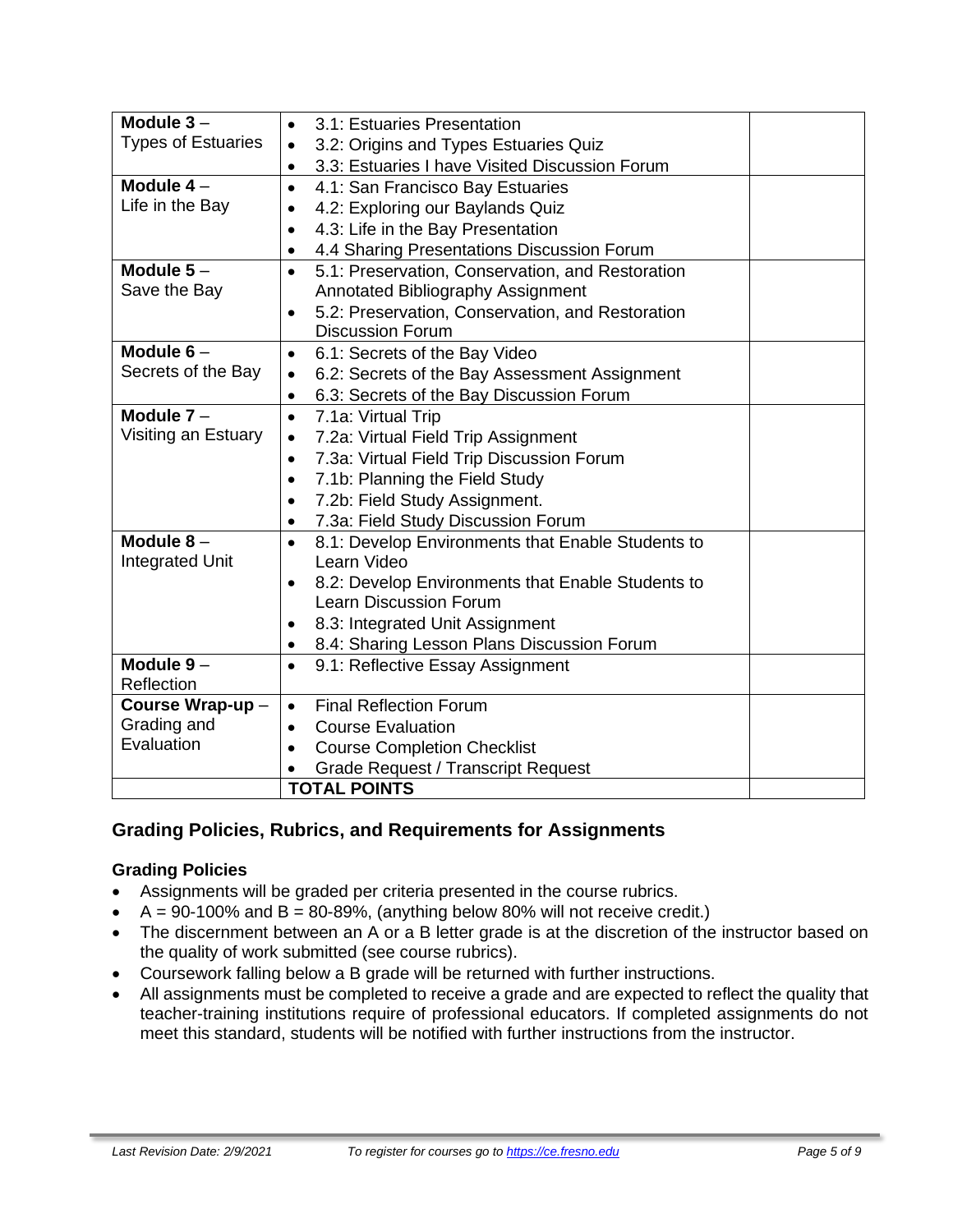#### **Grading Rubrics**

| Grade     | Percentage | <b>Description</b> | <b>Rubric</b>                                                                                                                                                                                   |
|-----------|------------|--------------------|-------------------------------------------------------------------------------------------------------------------------------------------------------------------------------------------------|
| A         | 90-100%    | Excellent          | Meets all course / assignment requirements with<br>significant evidence of subject mastery and<br>demonstration of excellent graduate level<br>professional development scholarship.            |
| B         | 80-89%     | Very Good          | Adequately meets criteria for all course/assignment<br>requirements - demonstrates subject competency<br>with very good graduate level professional<br>development scholarship.                 |
| <b>NC</b> | Below 80%  | Unacceptable       | Does not meet the minimum criteria for all<br>course/assignment requirements and demonstrated<br>little, if any, evidence of acceptable graduate level<br>professional development scholarship. |

#### **Writing Requirements**

- **Superior:** Writing is clear, succinct, and reflects graduate level expectations. Clearly addresses all parts of the writing task. Maintains a consistent point of view and organizational structure. Include relevant facts, details, and explanations.
- **Standard:** Writing is acceptable with very few mistakes in grammar and spelling. Addresses most parts of the writing task. Maintains a mostly consistent point of view and organizational structure. Include mostly relevant facts, details, and explanations.
- **Sub-standard:** Writing contains noticeable mistakes in grammar and spelling. Does not address all parts of the writing task. Lacks a consistent point of view and organization structure. May include marginally relevant facts, details, and explanations.

#### **Lesson Plan Requirements**

- **Superior:** Instructional goals and objectives clearly stated. Instructional strategies appropriate for learning outcome(s). Method for assessing student learning and evaluating instruction is clearly delineated and authentic. All materials necessary for student and teacher to complete lesson clearly listed.
- **Standard:** Instructional goals and objectives are stated but are not easy to understand. Some instructional strategies are appropriate for learning outcome(s). Method for assessing student learning and evaluating instruction is present. Most materials necessary for student and teacher to complete lesson are listed.
- **Sub-standard:** Instructional goals and objectives are not stated. Learners cannot tell what is expected of them. Instructional strategies are missing or strategies used are inappropriate. Method for assessing student learning and evaluating instruction is missing. Materials necessary for student and teacher to complete lesson are missing.

#### **Discussion Forum Requirements**

- **Superior:** Response was at least 1 page (3 fully developed paragraphs) in length. Thoroughly answered all the posed questions, followed all the assignment directions, proper grammar and no spelling errors. Language is clear, concise, and easy to understand. Uses terminology appropriately and is logically organized.
- **Standard:** Response was ½ to 1 page in length (2-3 fully developed paragraphs). Answered all the questions but did not provide an in-depth analysis, followed most of the assignment directions, proper grammar and no spelling errors. Language is comprehensible, but there a few passages that are difficult to understand. The organization is generally good.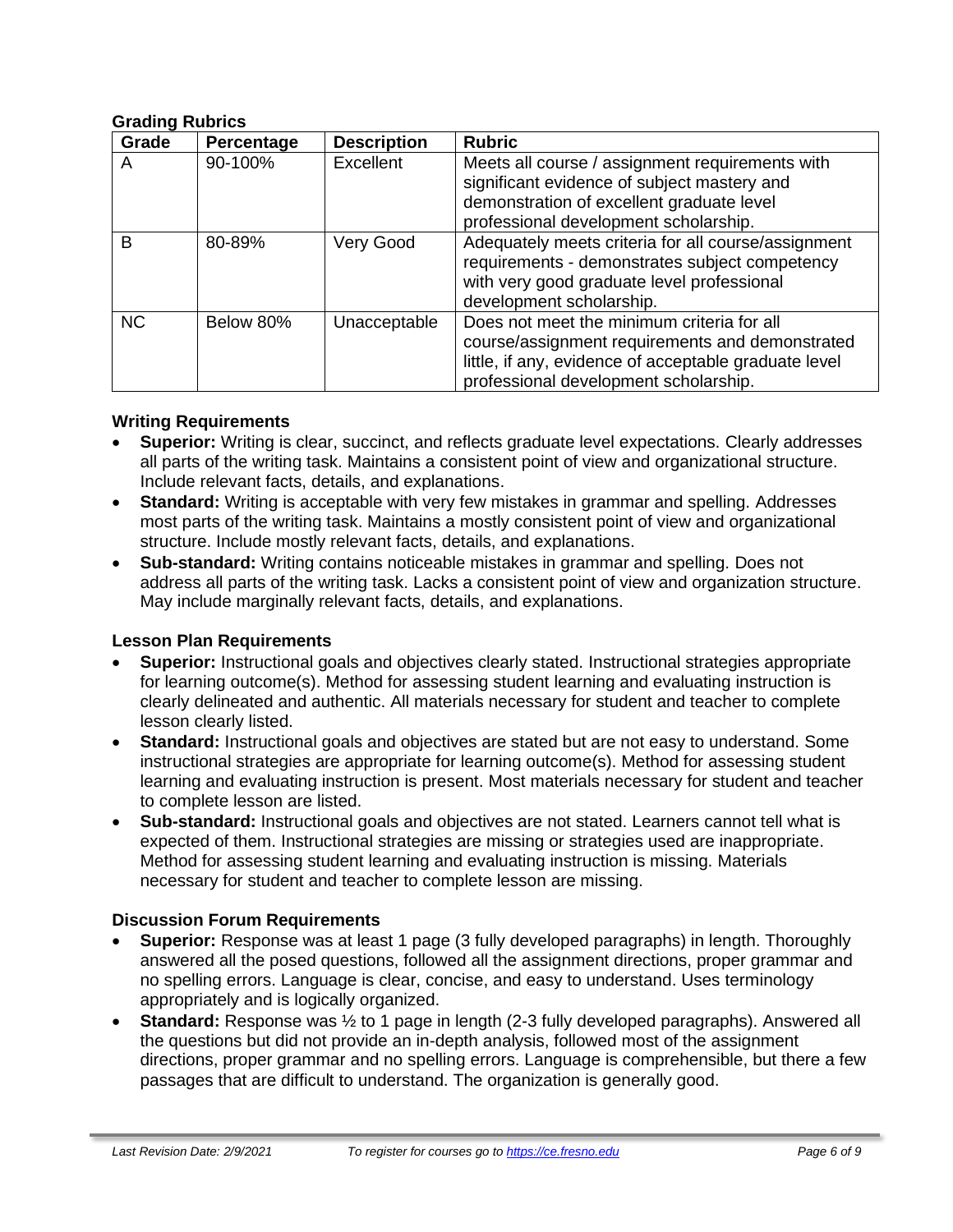• **Sub-standard:** Response was less than ½ page in length (1 paragraph). Did not answer all the required questions and/or statements or responses were superficial, vague, or unclear, did not follow the assignment directions, many grammar and spelling errors. Is adequately written, but may use some terms incorrectly; may need to be read two or more times to be understood.

# **Instructor/Student Contact Information**

Throughout the course participants will be communicating with the instructor and their classmates on a regular basis using asynchronous discussion forums. A virtual office is utilized for class questions and students are provided with instructor contact information in the event they want to make email or phone contact. In addition, students are encouraged to email or phone the instructor at any time. Students will also receive feedback on the required assignments as they are submitted.

# **Discussion Forums**

Participation is an important expectation of this course and all online courses. Online discussions promote reflection and analysis while allowing students to appreciate and evaluate positions that others express. While students may not be engaging with the same students throughout this course they will be expected to offer comments, questions, and replies to the discussion question whenever possible. The faculty role in the discussion forum is that of an observer and facilitator.

# **Coursework Hours**

Based on the Carnegie Unit standard, a unit of graduate credit measures academic credit based on the number of hours the student is engaged in learning. This includes all time spent on the course: reading the textbook, watching videos, listening to audio lessons, researching topics, writing papers, creating projects, developing lesson plans, posting to discussion boards, etc. Coursework offered for FPU Continuing Education graduate credit adheres to 45 hours per semester unit for the 900-level courses. Therefore, a student will spend approximately 135 hours on a typical 3-unit course.

# **Services for Students with Disabilities**

Students with disabilities are eligible for reasonable accommodations in their academic work in all classes. In order to receive assistance, the student with a disability must provide the Academic Support Center with documentation, which describes the specific disability. The documentation must be from a qualified professional in the area of the disability (i.e. psychologist, physician or educational diagnostician). Students with disabilities should contact the Academic Support Center to discuss academic and other needs as soon as they are diagnosed with a disability. Once documentation is on file, arrangements for reasonable accommodations can be made. For more information and for downloadable forms, please go to [https://www.fresno.edu/students/academic](https://www.fresno.edu/students/academic-support/services-students-disabilities)[support/services-students-disabilities.](https://www.fresno.edu/students/academic-support/services-students-disabilities)

# **Plagiarism and Academic Honesty**

All people participating in the educational process at Fresno Pacific University are expected to pursue honesty and integrity in all aspects of their academic work. Academic dishonesty, including plagiarism, will be handled per the procedures set forth in the Fresno Pacific University Catalogue <https://www.fresno.edu/students/registrars-office/academic-catalogs>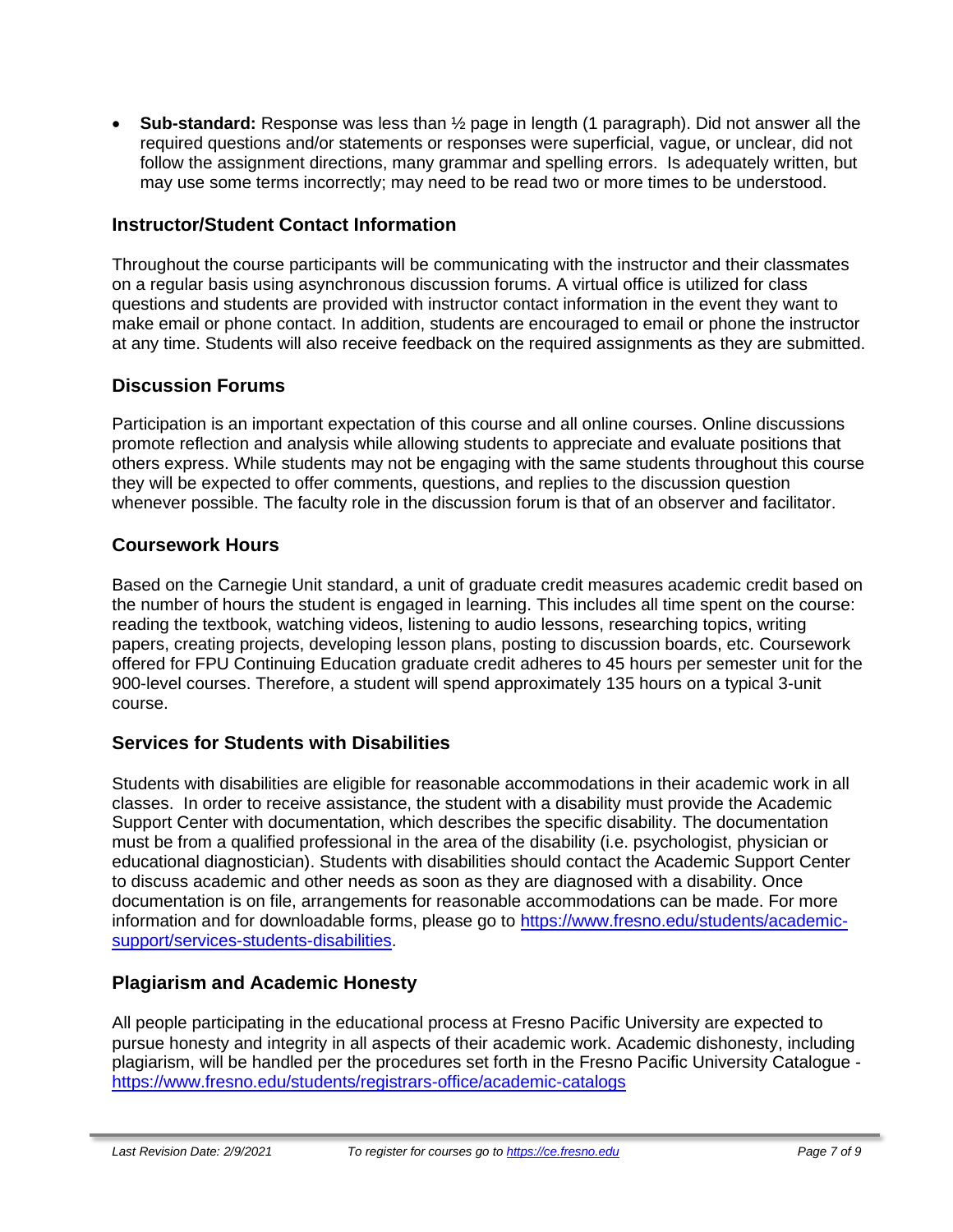# **Technology Requirements**

To successfully complete the course requirements, course participants will need Internet access, can send and receive email, know how to manage simple files in a word processing program, and have a basic understanding of the Internet. Please remember that the instructor is not able to offer technical support. If you need technical support, please contact your Internet Service Provider.

**Moodle:** This course will be delivered totally online. Moodle is a learning management system that provides students access to online resources, documents, graded assignments, quizzes, discussion forums, etc. Moodle is easy to learn and has a friendly user interface. To learn more about Moodle, go to [https://docs.moodle.org/33/en/Student\\_FAQ.](https://docs.moodle.org/33/en/Student_FAQ) There are also some student tutorials on the Center for Online Learning website at Fresno Pacific University - [https://col.fresno.edu/student.](https://col.fresno.edu/student)

**Moodle Site Login and Passwords:** Students will need to have internet access to log onto [https://ce-connect.fresno.edu.](https://ce-connect.fresno.edu/) The username and password numbers for Moodle access will be sent to you by the university using the email address you submitted at the time of registration. The instructor will then contact you with a welcome communication. If you need help with your username and password recovery, please contact the Continuing Education office at (800) 372- 5505 or (559) 453-2000 during regular office hours - Mon-Fri 8:00 am to 5:00 pm. or email them at [prof.dev@fresno.edu.](mailto:prof.dev@fresno.edu)

**Getting Help with Moodle:** If you need help with Moodle, please contact the Center for Online Learning (COL), by telephone or the website. Help by phone (559) 453-3460 is available Mon-Thurs 8:00 am to 8:00 pm and on Fridays from 8:00 am to 5:00 pm, or by filling out a "Request Services" form at [https://col.fresno.edu/contact/request-services.](https://col.fresno.edu/contact/request-services) Please identify that you are with the "School = Continuing Education".

# **Final Course Grade and Transcripts**

When all work for the course has been completed, students will need to logon to the Continuing Education website [\(https://ce.fresno.edu/my-account\)](https://ce.fresno.edu/my-account) and "Request Final Grade". Once the instructor receives the requests and submits the grade online, students may log back in to view their Final Grade Report or order transcripts online. Please allow at least two weeks for the final grade to be posted. For more information, see the Continuing Education Policies and Procedures at [https://ce.fresno.edu/ce-policies-and-procedures.](https://ce.fresno.edu/ce-policies-and-procedures)

# **University Policies and Procedures**

Students are responsible for becoming familiar with the information presented in the Academic Catalog and for knowing and observing all policies and procedures related to their participation in the university community. A summary of university policies may be found on the university website at [https://www.fresno.edu/students/registrars-office/academic-catalogs.](https://www.fresno.edu/students/registrars-office/academic-catalogs)

# **Fresno Pacific University Student Learning Outcomes**

**Student Learning Outcomes Oral Communication:** Students will *exhibit* clear, engaging, and confident oral communication – in both individual and group settings – and will critically *evaluate*  content and delivery components.